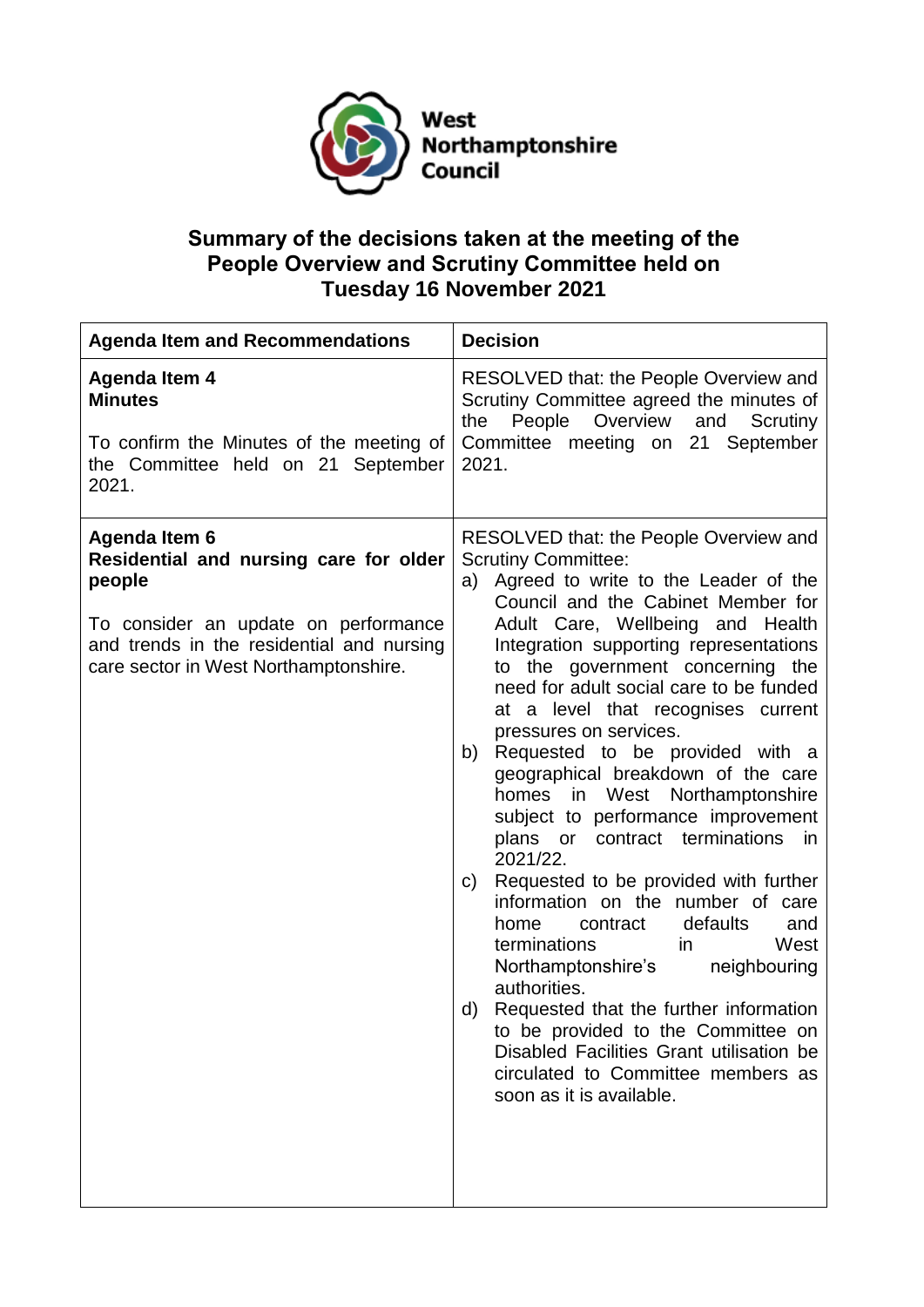| <b>Agenda Item 7</b><br><b>Adult Social Care Transformation</b><br>the<br>scrutinise<br>To<br>outcomes<br>from<br>implementation of the Adult Social Care<br>Target Operating Model (TOM).                                                                                       | <b>RESOLVED that: the People Overview and</b><br><b>Scrutiny Committee:</b><br>a) Recorded its thanks to staff involved in<br>the successful implementation of the<br>Adult Social Care Target Operating<br>Model.<br>b) Requested to be provided with aligned<br>data for the outcomes produced by the<br>Adult Social Care Target Operating<br>Model in the periods before and after<br>vesting<br>day<br>for<br>the<br>new<br>Northamptonshire authorities.                                                                             |
|----------------------------------------------------------------------------------------------------------------------------------------------------------------------------------------------------------------------------------------------------------------------------------|--------------------------------------------------------------------------------------------------------------------------------------------------------------------------------------------------------------------------------------------------------------------------------------------------------------------------------------------------------------------------------------------------------------------------------------------------------------------------------------------------------------------------------------------|
| <b>Agenda Item 8</b><br><b>Carried</b><br><b>Notice</b><br><b>Motions</b><br>on<br><b>Predecessor Councils</b><br>To consider carried motions relevant to the<br>Committee's remit, provide comment and<br>consider whether to add details to the<br>Work Programme for 2021/22. | <b>RESOLVED that: the People Overview and</b><br><b>Scrutiny Committee:</b><br>a) Agreed that no further<br>action<br>is.<br>necessary on those motions within its<br>remit where it has been identified that<br>the matter is already closed,<br>as<br>indicated by notes included in the<br>report.<br>b) Agreed that the Committee is not in a<br>position to identify that other motions<br>within its remit are closed and therefore<br>recommended that these<br>motions<br>should be considered for re-adoption by<br>Full Council. |
| Agenda Item 9<br>Scope for Task and Finish Scrutiny<br>Panel - Child and adolescent mental<br>health and the risk of self-harm<br>To approve the scope for the task and<br>finish scrutiny panel on child<br>and<br>adolescent mental health and the risk of<br>self-harm.       | <b>RESOLVED that: the People Overview and</b><br>Scrutiny Committee agreed the scope for<br>the task and finish scrutiny panel on child<br>and adolescent mental health and the risk<br>of self-harm.                                                                                                                                                                                                                                                                                                                                      |
| <b>Agenda Item 10</b><br><b>Review of Committee Work Programme</b><br>2021/22<br>confirm<br>the<br>Committee<br>To<br>Work<br>Programme for 2021/22, for presentation<br>to the Coordinating Overview and Scrutiny<br>Group for approval.                                        | RESOLVED that: the People Overview and<br><b>Scrutiny Committee:</b><br>a) Agreed the inclusion in its work<br>programme for 2021/22 of topics<br>arising from the work programming<br>event, as set out in the report.<br>b) Agreed that items of business be<br>scheduled at forthcoming Committee<br>meetings in 2021/22 as follows:<br>25 January 2022: scrutiny of<br>children's<br>services<br>performance;<br>school<br>improvement;<br>special<br>educational needs and disability                                                 |